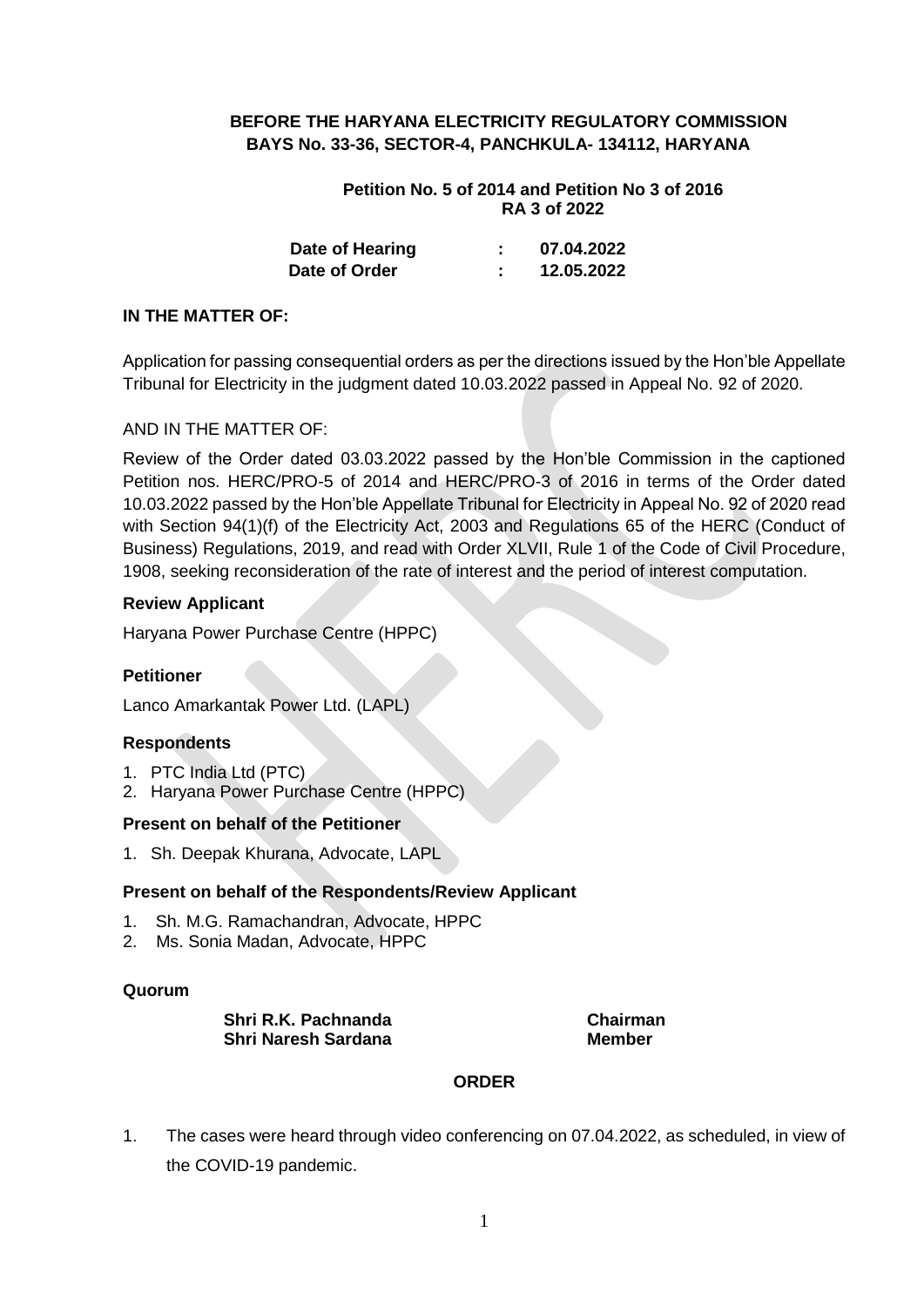- 2. The present cases have arisen from the judgement dated 10.03.2022 passed by the Hon'ble Appellate Tribunal of Electricity (APTEL) in Appeal No. 92 of 2020, wherein the order of the Commission dated 27.09.2019 (HERC/PRO-3 of 2016) was directed to be reconsidered under remand to this Commission.
- 3. Further, in terms of the order of Hon'ble APTEL dated 10.03.2022, HPPC (review applicant) has filed a review petition, seeking review of the order dated 03.03.2022 passed by this Hon'ble Commission in IA No. 2 of 2022 filed in the petition bearing nos. HERC/PRO-5 of 2014 and HERC/PRO-3 of 2016.
- 4. In view of the above, two orders (dated 27.09.2019 and dated 03.03.2022) passed by this Commission, in separate rounds of litigations, between HPPC and M/s. LAPL, are under consideration. Since, the matter in both the orders relate to the rate of interest and period of interest, the Commission has considered it appropriate to settle the issues through a combined order, to remove any ambiguity/inconsistency.
- 5. HPPC has sought review of the order of the Commission dated 03.03.2022 in line with the order of the Commission dated 27.09.2019, so as to remove inconsistency between these two orders. HPPC has submitted as under: -

## **Grievance No. 1:-There is statutory bar on allowing Interest on Interest**

- i) That the claim for interest for the period after the payment of the principal amount and on the aspect of interest being paid after subsequent determination of interest liability would constitute interest on interest. Such a claim of interest on interest is not admissible either in terms of any of the Regulations notified by this Hon'ble Commission or under any statutory provisions of the Electricity Act, 2003 or under the provisions of the Interest Act, 1978. In fact, Section 3(3)(c) of the Interest Act specifically provides *'(3) Nothing in this section, —…. shall empower the Court to award interest upon interest'.* There is therefore a statutory bar on awarding interest on interest.
- ii) That LAPL's claim is contrary to the settled principles in the case of *Jaigad Power Transco Limited -v- Maharashtra Electricity Regulatory Commission* in decision 11.05.2017 passed by Hon'ble Tribunal in Appeal No. 250 of 2015- (2017) SCC Online APTEL 46, wherein, it has been held that "*We tend to agree with the State Commission's view that there is no concept of compound interest in dealing with various provisions related to interest calculations in the Tariff Regulations, 2011. Thus, the principle applied by the State*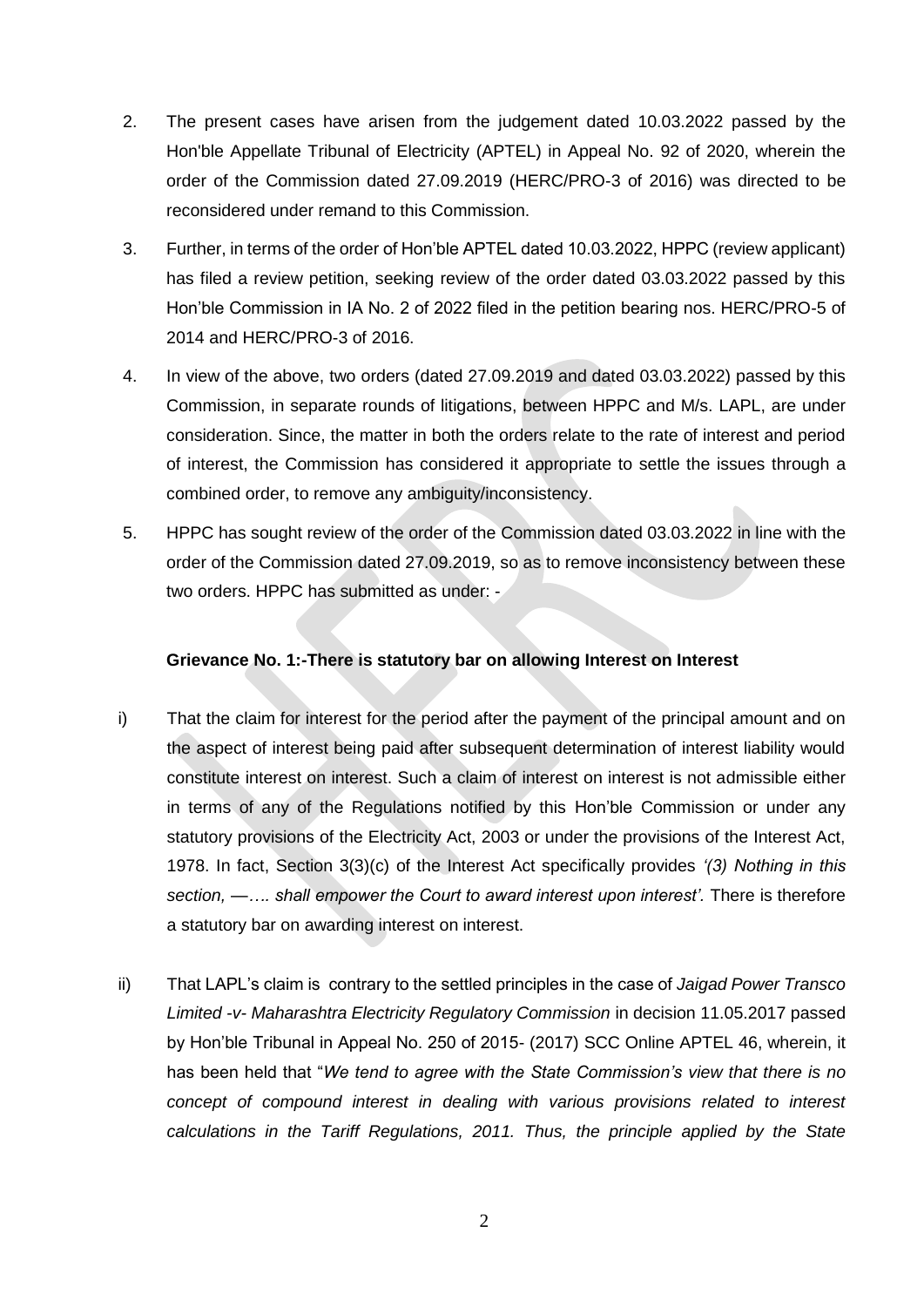*Commission in absence of specific provisions of interest rate of carrying cost is equitable and just and there is no need of interference by us on the same."*

- iii) That the interest/carrying cost relates to the period prior to the determination of the amount payable by the Regulatory Commission and crystallization of the liability to pay. It is akin to interest pendente lite. Hon'ble Supreme Court in *South Eastern Coalfields Limited -V- State of M P, (2003) 8 SCC 648* and *Indian Council for Enviro Legal-Action -V- Union of India and Ors., (2011) 8 SCC 161.*
- iv) That without prejudice to the above, if any compounding interest or interest on interest is to be considered, the decision dated 31.08.2020 of Hon'ble Apex Court in Civil Appeal No.8625-8626 of 2019 -Jaipur Vidyut Vitran Nigam Limited & Ors. -v- M/s. Adani Power Rajasthan Limited& Ors., (2020) SCC Online SC 697 be followed, wherein it has been held that 'rate of interest/late payment surcharge would be at SBAR, not exceeding 9 percent per annum, to be compounded annually, and the 2 percent above the SBAR (as provided in Article 8.3.5 of PPA) would not be charged in the present case.
- v) That LAPL in Appeal No. 308 of 2017 has itself relied on the judgment of the Hon'ble Supreme Court in the case of *Enviro Legal Action v. UOI & Ors. [(2011) 8 SCC 161]* wherein it has been specifically mentioned that- *'... interest has to be calculated on compound basis - and not simple - for the latter leaves much uncalled-for benefits in the hands of the wrongdoer."* It is respectfully submitted that the Review Applicant cannot be termed as a 'wrongdoer' as the payment has been made by the Review Applicant as per the directions of the Hon'ble Courts. No wrong has been committed by the Review Applicant who has always abided and acted in accordance with the orders of the Hon'ble Courts. There is no *'uncalled benefit'* which is lying in the hands of the Review Applicant. As such the question of compounding of interest does not arise.
- vi) That if no interest rate is specified, it is settled that interest should be construed as simple interest only. Reference Priya Vart & Anr. -v- Union of India (1995) 5 SCC 437 while dealing with the unamended Section 28 of the Land Acquisition Act, 1894, the Hon'ble Supreme Court inter-alia, held *….when the statute prescribed interest @ 6% per annum, it necessarily means only simple interest and not compound interest and pendency of proceedings is no ground to award compound interest.*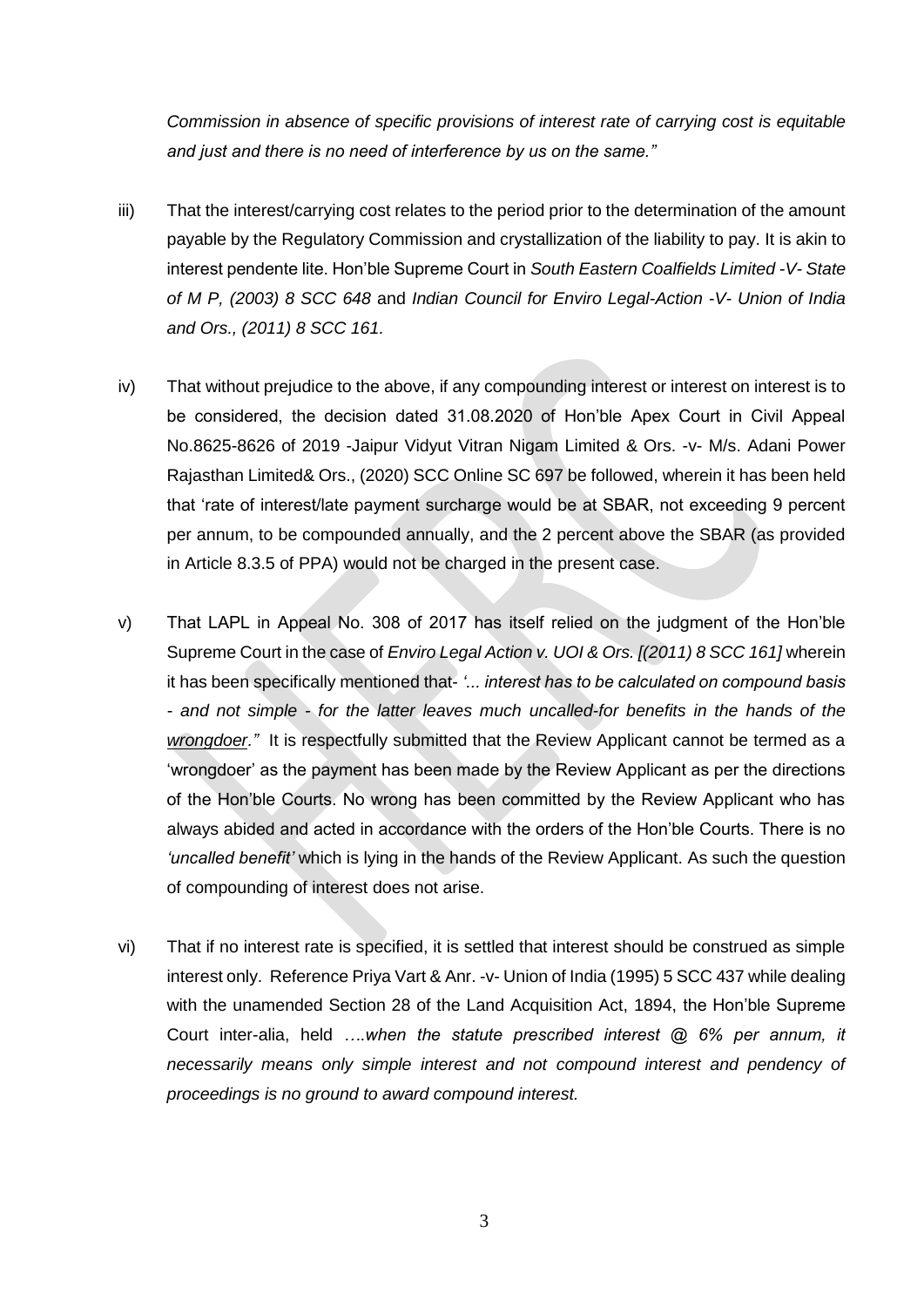## **Grievance No. 2: Rate of interest higher than 9.95% is unjustified.**

- vii) That LAPL's claim for interest at a rate higher than 9.95% per annum is not admissible or justified.
- viii) That the claim made by LAPL for the higher rate of interest is contrary to well-settled principles of law laid down by various judgments:
	- i. Citibank N.A. Vs. Hiten P. Dalal [(2016) 1 SCC 411] :
	- ii. Kerala SEB Vs. M.R.F. Ltd. [(1996) 1 SCC 597]
	- iii. Jaipur Vidyut Vitran Nigam Limited v. Adani Power Rajasthan Limited [2020 SCC Online 697 dated 31.08.2020]

# **Grievance No. 3:- Order dated 03.03.2022 lacks clarity, owing to non-availability of rates under MYT Regulations prior to the year 2016.17.**

- ix) That there is complete lack of clarity in the order dated 03.03.2022 insofar as it relates to award the interest in line with HERC MYT Regulations.
- x) That the dispute in the instant case relates to Invoices dated May 2011 to July 2018. MCLR came into effect w.e.f. 1.04.2016. Before the implementation of the MCLR, loans in every category fell under the purview of the base rate. In terms of the foregoing order, the Base rate for the year 2011-12 to 2015-16 and MCLR+150 basis points for the year 2016-17 to 2021-22 is tabulated as under: -

|         | <b>Base rate</b>                              | <b>MCLR</b>                    |            |           |      |       |
|---------|-----------------------------------------------|--------------------------------|------------|-----------|------|-------|
|         |                                               |                                |            |           |      |       |
| FY.     | Base<br>οf<br>rate                            | CERC tariff regulation 19-24   | Positive   | Effective |      |       |
|         | applicable on 1st April of the relevant       | (Bank rate is MCLR of SBI      |            | spread    | rate |       |
|         | financial year plus an appropriate margin     | issued from time to time plus  |            |           |      |       |
|         | that realistically reflects the rate at which | 350 basis points prevailing    |            |           |      |       |
|         | the generating company/licensees can          | on 1st April of the<br>as      |            |           |      |       |
|         | raise debt from the market.                   | respective year of the tariff) |            |           |      |       |
|         | 01.04.2011                                    | 8.25                           |            |           |      |       |
| 2012-13 | 01.04.2012                                    | 10.00                          |            |           |      |       |
| 2013-14 | 01.04.2013                                    | 9.70                           |            |           |      |       |
| 2014-15 | 01.04.2014                                    | 10.00                          |            |           |      |       |
| 2015-16 | 01.04.2015                                    | 10.00                          |            |           |      |       |
| 2016-17 | 01.04.2016                                    | 9.30                           | 01.04.2016 | 9.20      | 1.50 | 10.70 |
| 2017-18 | 01.04.2017                                    | 9.10                           | 01.04.2017 | 8.00      | 1.50 | 9.50  |
| 2018-19 | 01.04.2018                                    | 8.70                           | 01.04.2018 | 8.15      | 1.50 | 9.65  |
| 2019-20 | 01.04.2019                                    | 9.05                           | 01.04.2019 | 8.55      | 1.50 | 10.05 |
| 2020-21 | 01.04.2020                                    | 8.15                           | 01.04.2020 | 7.75      | 1.50 | 9.25  |
| 2021-22 | 01.04.2021                                    | 7.40                           | 01.04.2021 | 7.00      | 1.50 | 8.50  |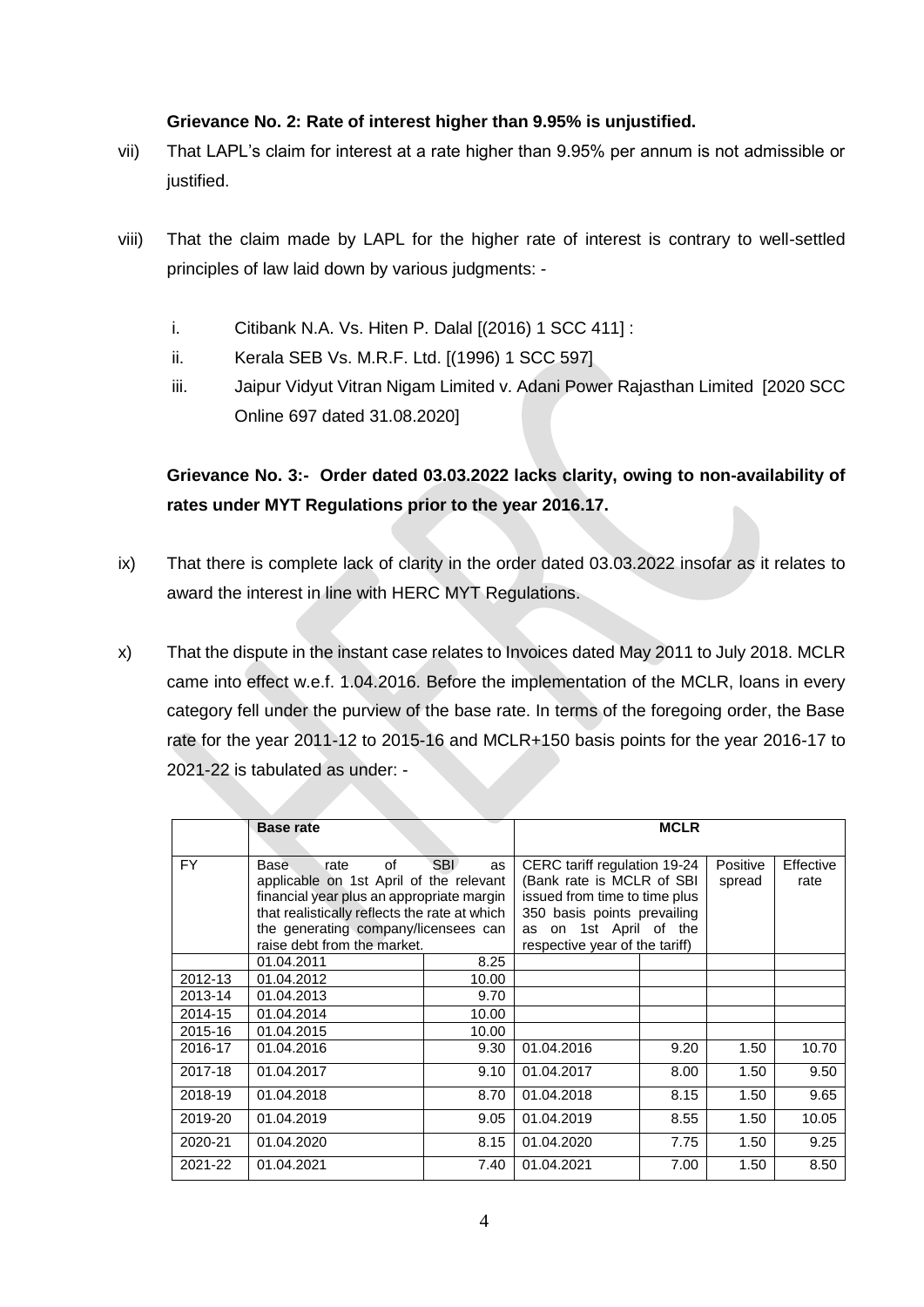The rate of interest, if allowed, in terms of the rates specified above, the same shall be subject to ceiling rate of 9.95% per annum which is being allowed to State generator in terms of the Regulations.

xi) That apart from the non-applicability of MYT Regulations, 2019 prior to the year 2016-17, the reliance by the Hon'ble Commission on *Adani Power (Mundra) Limited vs. CERC, Uttar Haryana Bijli Vitran Nigam Limited (HPPC) and Ors.* wherein it has been stated that the Review Applicant agreed with CERC's view to determine the interest rate as per the actual interest rate or working capital interest rate as per CERC Regulations, whichever is lower, is also misplaced. In this regard, it is respectfully submitted that the decision of the Hon'ble APTEL in the aforementioned case has already been challenged by way of filing an appeal before the Hon'ble Supreme Court. The said appeal bearing CA No. 7129 of 2021 titled *Uttar Haryana Bijli Vitran Nigam Ltd. Vs. Adani Power (Mundra) Ltd.* is pending adjudication. As such, the order has not attained finality. The award of rate of interest has also been challenged before the Hon'ble APTEL. A bare perusal of the grounds of SLP establishes that the Review Applicants have opposed the grant of interest rate by APTEL on various aspects.

#### **Grievance No. 4:- Carrying cost allowed to HPGCL was required to be considered.**

xii) That the amount of interest awarded in terms of rate of carrying cost allowed to Haryana Power Generation Corporation (HPGCL) in an order dated 18.09.2019 passed in petition bearing RA No. 08 of 2019, is justified and reasonable.

#### **Grievance No. 5:- Grant of interest is a discretionary power**

xiii) That the legislative framework provides discretion in the hands of the authority adjudicating the dispute as regards the applicability of rate of interest payable on the claimed amount.

#### **Grievance No. 6:- The Chartered Accountant's certificate was wrongly relied upon:**

xiv) That the reports of the statutory auditors regarding rate of interest submitted by LAPL in both the proceedings resulting in the passing of two separate orders dated 27.09.2019 and 03.03.2022, are identical in nature i.e. 18.07.2019 by Chartered Accountants (CA) i.e. M/s Brahmayya & Co. in support of its claim.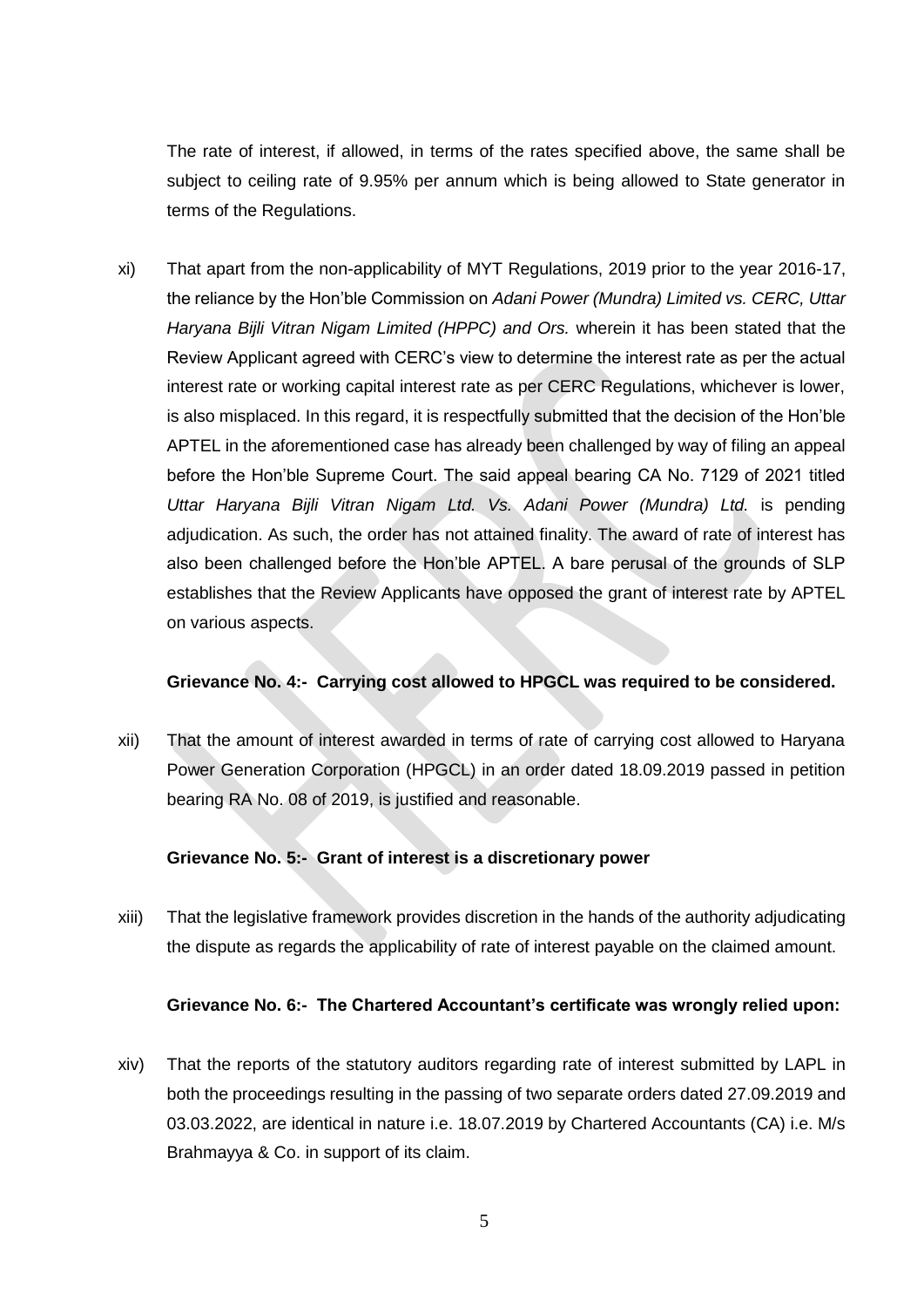- xv) That the statement by the CA had been made purportedly after considering the "*bank base rate + spread (as per last sanction) for the period June 2017 till March 2019 for computing yearly average rate of interest*", which is entirely different from the period for which carrying/ holding cost is required to be determined i.e. the period from FY 2011-12 to FY 2016-17. It is submitted that the computation provided by LAPL ought to have been as per audited accounts for the period in question and not the period after it.
- 6. Lanco Amarkantak Power Limited (LAPL), the petitioner herein, has submitted that the review petitioner i.e. HPPC, under the garb of the present review petition, is attempting to enlarge the scope of the review jurisdiction of this Hon'ble Commission by placing selective and erroneous reliance on expressions 'comprehensive fresh order' used in the Hon'ble Aptel's order. Comprehensive fresh order implies that the order has to be passed by this Hon'ble Commission in both the matters i.e. remand proceedings as well as review petition as the order will be the same in both the cases. LAPL has further submitted that the present review petition is liable to be dismissed as no error apparent on the face of the order has been pointed out by HPPC. Additionally, it has been submitted that the issues raised in the present review petition are mere repetition of the contentions raised earlier which was considered and rejected by this Hon'ble Commission in its order dated 3.03.2022. Further, LAPL made detailed submissions on the two aspects of the Hon'ble Commission's order on which HPPC has sought review. In conclusion it has been submitted that the findings of the Hon'ble Commission on the period of interest as well as the rate of interest suffers from no error and nothing to the contrary has been pointed out by the review applicant herein. While distinguishing the case laws viz. Jaigad Power Transco Vs Maharashtra Electricity Regulatory Commission (2017 SCC OnLine APTEL 46), M/s Pt. Munshi Ram & Associates (p) Ltd v. DDS, decision dated 22.07.2010 (Delhi High Court) and Priya Vart & anr. V. Union of India (1995) 5 SCC 437, LAPL has submitted that entire premise of HPPC is misdirected and fallacious as in the present case this Hon'ble Commission has merely granted interest on the amount that has partaken the character of principal amount. Hence, it is not the case of compounding of interest or interest on interest in the absence of contract or a statute dealt by the Hon'ble Courts / Tribunal in the ibid judgements. The other judgements cited in the matter were also countered as being not relevant to the present case.

In conclusion LAPL has prayed that this Hon'ble Commission may reject the review petition as it is akin to 'old wine in a new bottle' as all arguments, submissions and contentions have already been raised, considered and decided by the Hon'ble Commission vide order dated 03.03.2022. Resultantly, LAPL has prayed that this Hon'ble Commission may pass an order on the same principles as laid down in the order dated 03.03.2022.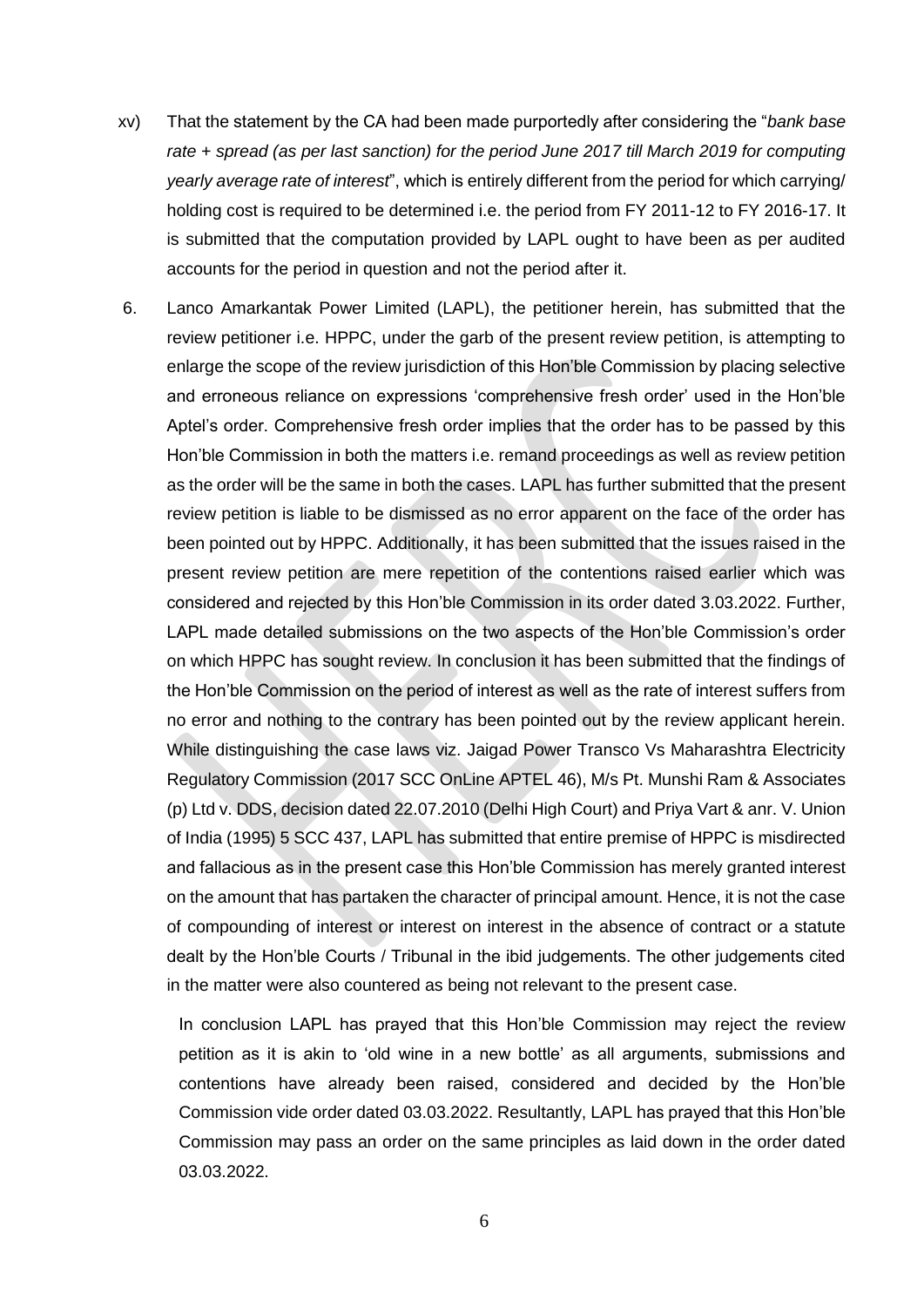#### 7. **Commission's order: -**

This order is being passed in pursuance to the Order and direction dated 10.03.2022 passed by the Hon'ble APTEL in Appeal No. 92 of 2020. The Commission has carefully considered the rival contentions of the parties as well as perused the records of the case available in the matter under consideration.

In the said Order, the Hon'ble APTEL had directed the Commission to reconsider the orders dated 27.09.2019 and 03.03.2022 passed in PRO no. 5 of 2014 and PRO no. 3 of 2016. The respondent-HPPC, had filed an application for review of the order dated 03.03.2022 in terms of Hon'ble APTEL Order dated 10.03.2022. A hearing was given to the parties on 07.04.2022. Both the parties advanced their arguments. A comprehensive Order is being passed hereunder after considering the pleadings and submissions of both the parties.

Petitioner – LAPL's claim for interest under Order dated 27.09.2021 is with respect to payment of interest on recovery of the differential amount being the difference between the tariff determined by the Commission and Rs. 2.32/kWh earlier paid by HPPC to LAPL. The Commission, in its order dated 12.07.2016 directed HPPC to make payment of the principal amount of Rs. 88.123 Crore. HPPC made the said payment of the principal amount of Rs. 88.123 Crore to LAPL in three equal monthly instalments with the last instalment paid on 04.10.2016.

Petitioner – LAPL's claim for interest under Order dated 03.03.2022 is with respect to payment of interest on recovery of the differential amount of O&M Expenses allowed in terms of the remand order dated 21.03.2018 passed by the Hon'ble APTEL in Appeal No. 107/2015 & Appeal No. 117/2015 filed against the Tariff Order dated 23.01.2015. The Commission, in its order dated 31.10.2018 directed HPPC to make payment of the principal amount of Rs. 54.202 Crore. HPPC made the said payment of the principal amount of Rs. 54.202 Crore to LAPL in three equal monthly instalments with the last instalment paid on 01.02.2019.

With respect to Orders dated 27.09.2021 and 03.03.2022 referred above, the issues for consideration of the Commission are the rate of interest to be allowed and the period for which the same has to be computed. With this Order, the Commission has given a fresh look to the issues under consideration and passes a comprehensive uniform order as under

**Issue No 1: What rate of interest shall be allowed?** 

–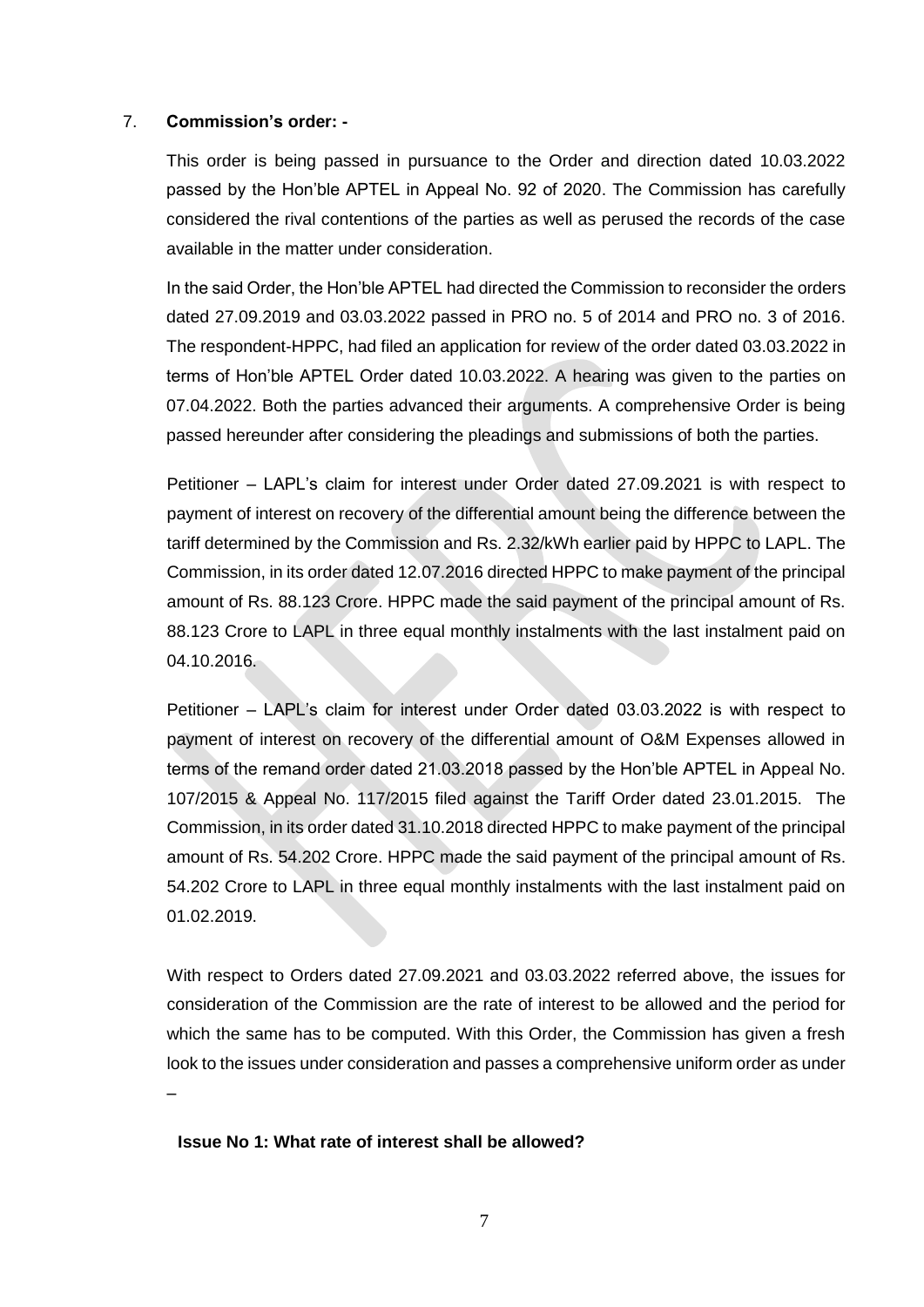The Hon'ble APTEL passed judgment in Appeal no 308 of 2017 on 22.05.2019 pursuant to which Order dated 27.09.2021 was passed by this Commission. In the said Order, it was observed that for equity and restitution payments made at a later stage, the amount, due in the past, must be compensated by way of an appropriate rate of interest so as to compensate for the loss of money value. The principle behind the award of such interest has been spelled out in the Order, i.e. to safeguard the interest of the receiving party with the time value of the amount not paid in time.

The Commission, in its Order dated 03.03.2022 has held that the rate of interest has to be awarded based on the principle of equity and restitution, in line with the HERC MYT Regulations, 2019 in vogue. The interest rate on working capital specified in the Regulations of this Commission, reflects the cost of short term borrowing during the control period. Accordingly, the Commission founds it appropriate to compensate the petitioner-LAPL, with the interest rate specified in the Regulations.

 During the course of the arguments, the petitioner specifically stated that they are agreeable to the award of the rate of interest in line with MYT Regulations of the Commission, as amended, from time to time. The Respondent, however, contended that the rate of interest should not exceed 9.95% simple interest, as allowed by the Commission in its order dated 27.09.2019. This contention of Respondent-HPPC does not find merit with the Commission. Although, the Commission in its Order dated 27.09.2019, had allowed simple interest rate of 9.95% in parity with the latest rate of carrying cost allowed to the State Generator, HPGCL, by this Commission in its Order dated 18.09.2019 in case no. RA 8 of 2019 yet, on fresh consideration of the matter, the Commission finds it appropriate to consider well-settled regulatory principle of awarding interest at the rate specified in the regulatory framework. This shall adequately compensate the Petitioner-LAPL in terms of the Order of the Hon'ble APTEL. In view of the consent given by the petitioner with respect to the award of the rate of interest in line with MYT Regulations, the Commission need not delve into the relevance of documents i.e. auditor's certificate, relied upon by the petitioner in support of its claim.

The reliance of the Respondent on various judgments to contend that the discretionary powers of the court allow the award of a lower rate of interest in the peculiar facts of the case also does not find favour with this Commission. Payment of interest in the instant case aims to balance equity on both sides and has to be within the four corners of the legislations. The rate of interest on working capital, as specified in the Regulations cannot be said to be exorbitant so as to cause unjust enrichment of Petitioner. The Commission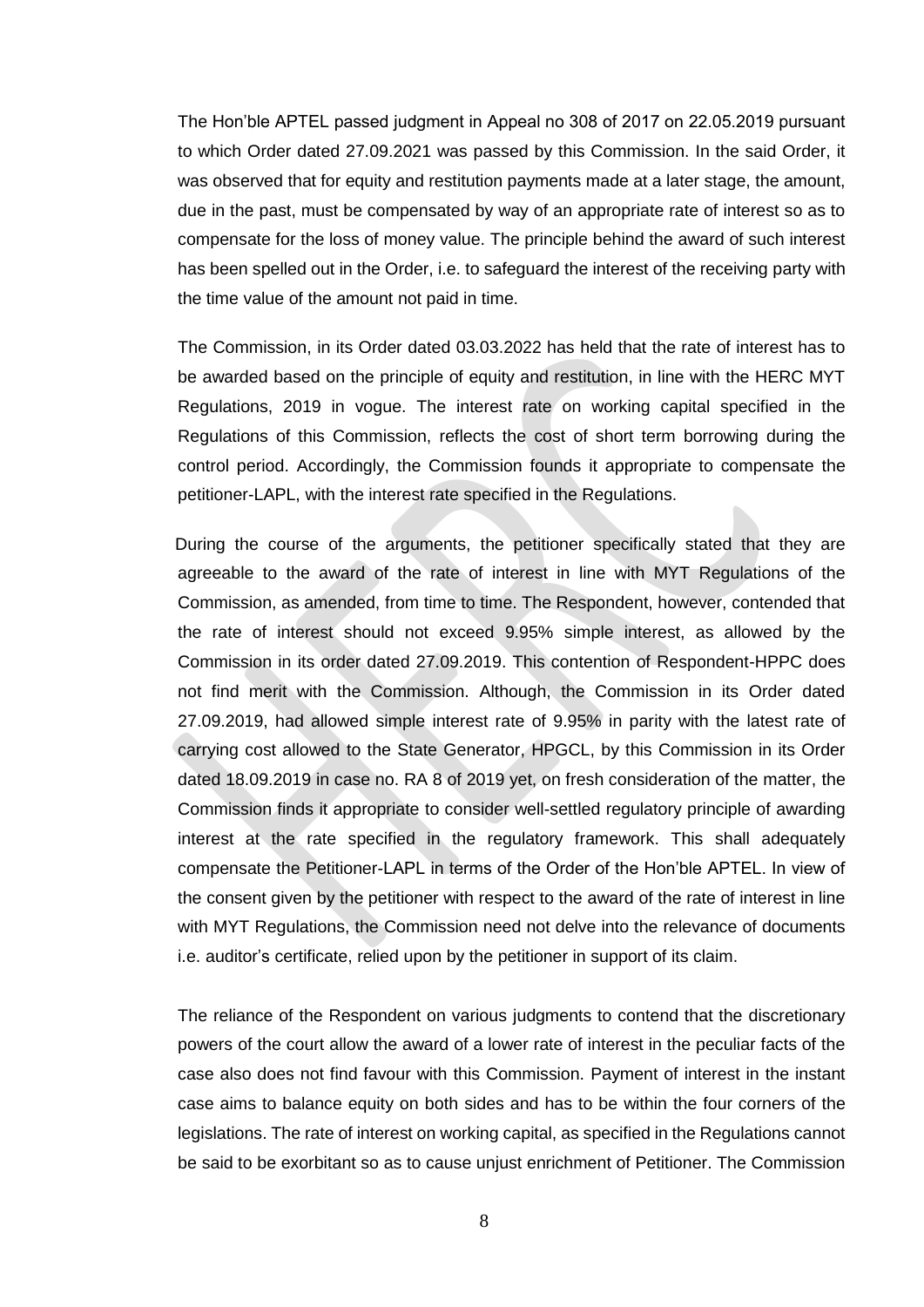is bound by the Regulations framed and notified by it, in the discharge of its legislative functions.

Accordingly, the Commission, considering the principle of equity and restitution, allows the rate of interest in line with the HERC MYT Regulations, as amended from time to time.

The Respondent, in its review application, had also contended that the dispute in the instant case relates to Invoices from 2011 to 2018. However, MCLR came into effect w.e.f. 1.04.2016. Before the implementation of the MCLR, loans in every category fell under the purview of the base rate. The Respondent provided a tabular representation of the applicable base rate for the year 2011-12 to 2015-16 and MCLR+150 basis points for the year 2016-17 to 2021-22 as under –

|           |                                                                                                                                                                                                                                                                    | Base rate | <b>MCLR</b>                                                                                                                                                                           |      |                 |                   |
|-----------|--------------------------------------------------------------------------------------------------------------------------------------------------------------------------------------------------------------------------------------------------------------------|-----------|---------------------------------------------------------------------------------------------------------------------------------------------------------------------------------------|------|-----------------|-------------------|
| <b>FY</b> | <b>SBI</b><br>Base<br>rate<br>of<br>as<br>applicable on 1st April of the<br>relevant financial year plus an<br>appropriate<br>margin<br>that realistically reflects the<br>rate at which the generating<br>company/licensees<br>can raise debt from the<br>market. |           | CERC tariff regulation 19-24<br>(Bank rate is MCLR of SBI<br>issued from time to time plus<br>350 basis points prevailing as<br>on 1st April of the respective<br>year of the tariff) |      | Positive spread | Effective<br>rate |
| 2011-12   | 01.04.2011                                                                                                                                                                                                                                                         | 8.25      |                                                                                                                                                                                       |      |                 |                   |
| 2012-13   | 01.04.2012                                                                                                                                                                                                                                                         | 10.00     |                                                                                                                                                                                       |      |                 |                   |
| 2013-14   | 01.04.2013                                                                                                                                                                                                                                                         | 9.70      |                                                                                                                                                                                       |      |                 |                   |
| 2014-15   | 01.04.2014                                                                                                                                                                                                                                                         | 10.00     |                                                                                                                                                                                       |      |                 |                   |
| 2015-16   | 01.04.2015                                                                                                                                                                                                                                                         | 10.00     |                                                                                                                                                                                       |      |                 |                   |
| 2016-17   | 01.04.2016                                                                                                                                                                                                                                                         | 9.30      | 01.04.2016                                                                                                                                                                            | 9.20 | 1.50            | 10.70             |
| 2017-18   | 01.04.2017                                                                                                                                                                                                                                                         | 9.10      | 01.04.2017                                                                                                                                                                            | 8.00 | 1.50            | 9.50              |
| 2018-19   | 01.04.2018                                                                                                                                                                                                                                                         | 8.70      | 01.04.2018                                                                                                                                                                            | 8.15 | 1.50            | 9.65              |
| 2019-20   | 01.04.2019                                                                                                                                                                                                                                                         | 9.05      | 01.04.2019                                                                                                                                                                            | 8.55 | 1.50            | 10.05             |
| 2020-21   | 01.04.2020                                                                                                                                                                                                                                                         | 8.15      | 01.04.2020                                                                                                                                                                            | 7.75 | 1.50            | 9.25              |
| 2021-22   | 01.04.2021                                                                                                                                                                                                                                                         | 7.40      | 01.04.2021                                                                                                                                                                            | 7.00 | 1.50            | 8.50              |

To bring clarity to the applicable rate of interest, the Commission orders that from FY 2011-2012 to 2015-2016, the applicable rate shall be SBI base rate plus a margin of 150 basis points. With effect from FY 2016-17 to 2021-22, MCLR of the relevant financial year plus 150 basis points shall be applied for computation of interest. The figures given by the Respondent in the tabular statement above shall be verified by the parties. The Commission, therefore, allows the rate of interest as interest on working capital specified in terms of MYT regulations, as amended, from time to time. The appropriate margin applicable for the computation of such interest shall be considered as 150 basis points.

## **Issue No 2: What is the period for which the interest is payable?**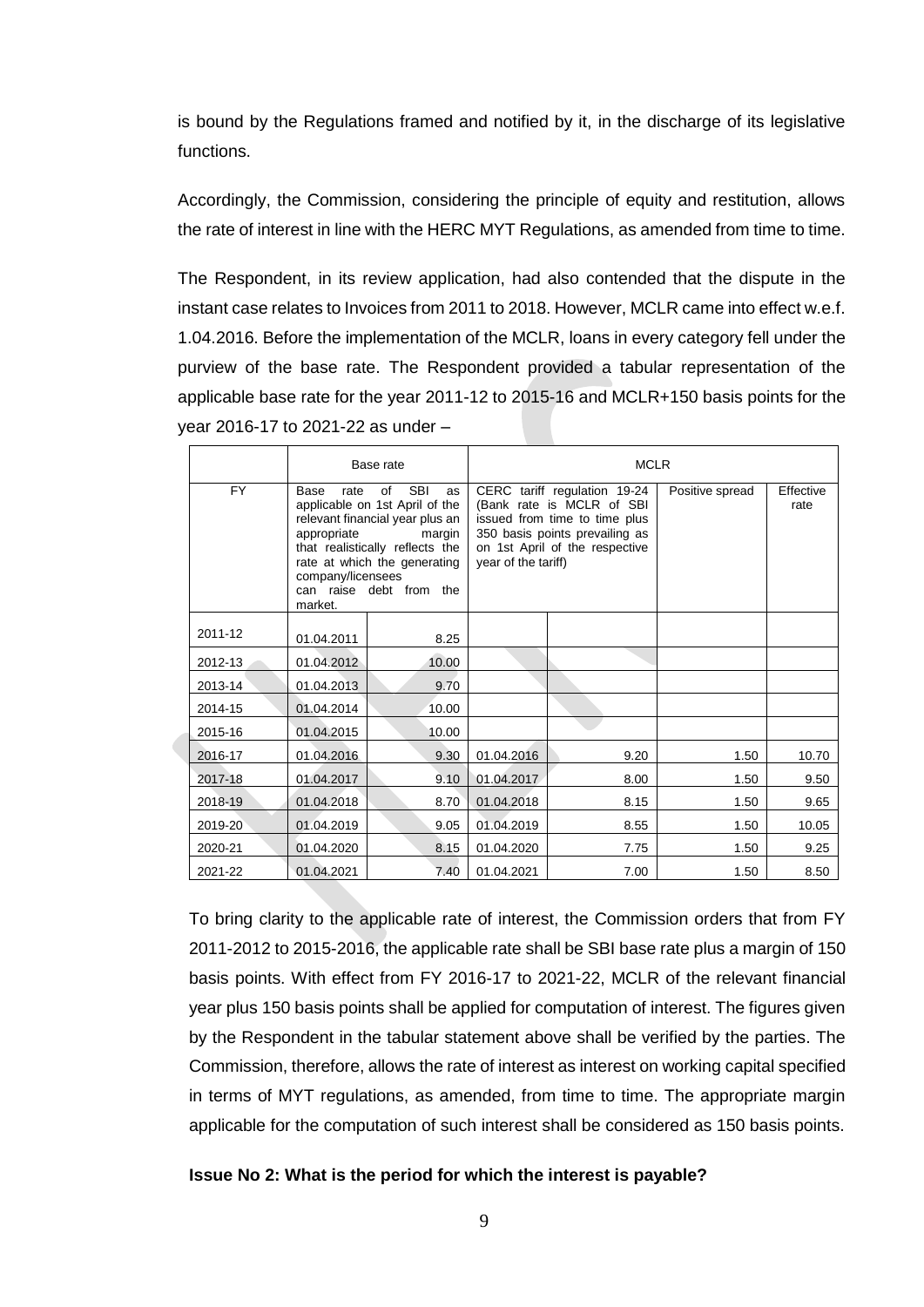As regards the allowable period for computation of interest, the Petitioner reiterated its contention to the effect that the amount outstanding as interest as on the date of payment of principal amount partake the character of principal amount and therefore, interest on the same shall be allowed up till the date of payment by Respondent. Respondent-HPPC, however, refuted this contention by stating that the interest awarded beyond date of payment of principal amounts to 'interest on interest', which is not permissible under law.

The learned Senior Counsel for the Respondent contended that a claim of interest on interest is not admissible in terms of any of the Regulations notified by this Commission or under any statutory provisions of the Electricity Act, 2003 or under the provisions of the Interest Act, 1978. Reliance was placed upon section 3(3)(c) of the Interest Act, which provides - '(3) Nothing in this section, —.... shall empower the Court to award interest upon interest'. It was emphasized that the claim for interest for the period after the principal amount has been duly paid and discharged can be nothing but interest on interest or compounding interest.

The respondent also relied on the judgment of Jaigad Power Transco Limited vs. Maharashtra Electricity Regulatory Commission (2017 SCC OnLine APTEL 46) and M/s Pt. Munshi Ram & Associates (P) Ltd -v- DDA, Decision dated 22.07.2010 passed by Delhi High Court stating that in the absence of any provision providing for levy of compound interest, it is not permissible for the Court to award compound interest.

The issue involved here is whether the payment of interest on the principal amount paid becomes part of the principal amount and will be eligible for interest thereon till the date of payment. Considering the detailed arguments of both parties on this aspect, the Commission analyzed the issue of award of interest on the outstanding amount of interest afresh and observes as under -

The imposition of interest is for the purpose of providing compensation for withholding the principal amount. In view of the judgment of the Hon'ble Supreme Court in Gujarat Urja Vikas Nigam Ltd. v. Essar Power Limited (2008) 4 SCC 755, it is well settled that the Commission has same powers as are vested in a Civil Court under the Code of Civil Procedure 1908 (5 of 1908), in respect of all disputes within its jurisdiction as also enshrined under Section 94 of the Electricity Act,2003. Further, in T.N. Generation & Distribution Corporation v PPN Power Generation Company Pvt. Ltd., the Hon'ble Supreme Court held that State Electricity Regulatory Commissions have the trappings of a court. There is no specific provision in the Electricity Act, 2003 regarding payment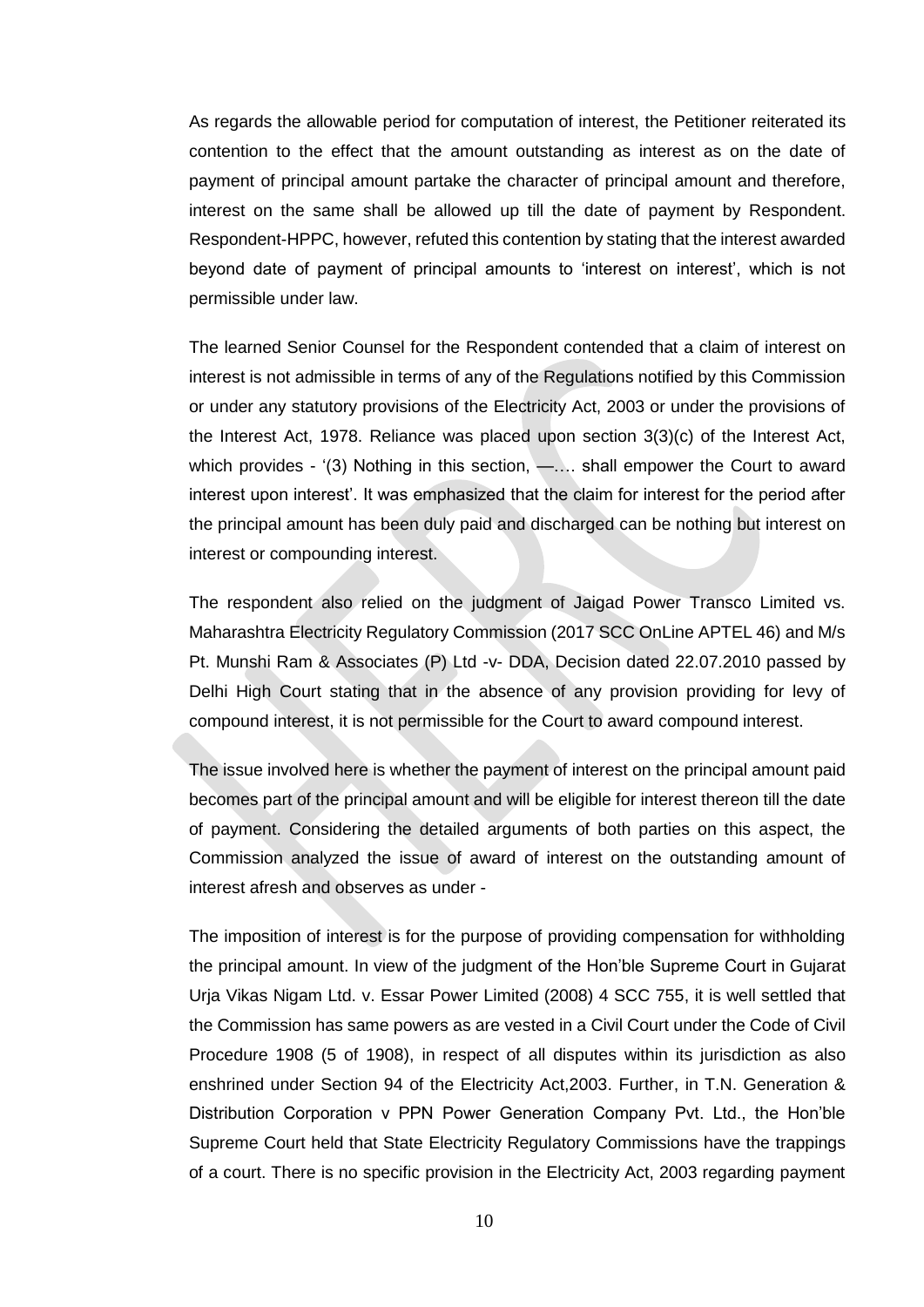of interest. Thus, the power of the Commission to award interest has to be governed by the provisions of the procedural law, Interest Act, 1978 and the law enunciated by the Courts. We shall, therefore, be guided by general principles of law in adjudicating the instant issue.

17. Section 34(1) of the Code of Civil Procedure, 1908 provides as under –

(1) Where and in so far as a decree is for the payment of money, the Court may, in the decree, Order interest at such rate as the Court deems reasonable to be paid on the principal sum adjudged, from the date of the suit to the date of the decree, in addition to any interest adjudged on such principal sum for any period prior to the institution of the suit, with further interest at such rate not exceeding six per cent, per annum as the Court deems reasonable on such principal sum from the date of the decree to the date of payment, or to such earlier date as the Court thinks fit:

Provided that where the liability in relation to the sum so adjudged had arisen out of a commercial transaction, the rate of such further interest may exceed six per cent, per annum, but shall not exceed the contractual rate of interest or where there is no contractual rate, the rate at which moneys are lent or advanced by nationalised banks in relation to commercial transactions." (Emphasis Supplied)

The Hon'ble Supreme Court in the case namely Central Bank of India vs. Ravindra and Ors., AIR 2001 SC 3095 dealt with the question as to what is the meaning to be assigned to the phrases "the principal sum adjudged" and "such principal sum" as occurring in Section 34 of the Code of Civil Procedure, 1908. It was held that the meaning assigned to the expression 'the principal sum adjudged' should continue to be assigned to the"principal sum" at such other places in Section 34(1) where the expression has been used qualified by the adjective "such", that is to say, as "such principal sum". Where the principal sum has been so adjudged, the same shall be treated as "principal sum" for the purpose of "such principal sum" – the expression employed later in Section 34 of C.P.C. The expression "principal sum" cannot be given different meanings at a different place in the language of the same section, i.e. Section 34 of C.P.C.

The Hon'ble Supreme Court also recognized the method of capitalization of interest so as to make it a part of the principal but the same was made subject to a stipulation in Contract, statue or prevalent/ established practice. It was held that the Capitalisation method is founded on the principle that the borrower failed to make payment though he could have made and thereby rendered himself a defaulter. To hold an amount debited to the account of the borrower capitalised it should appear that the borrower had an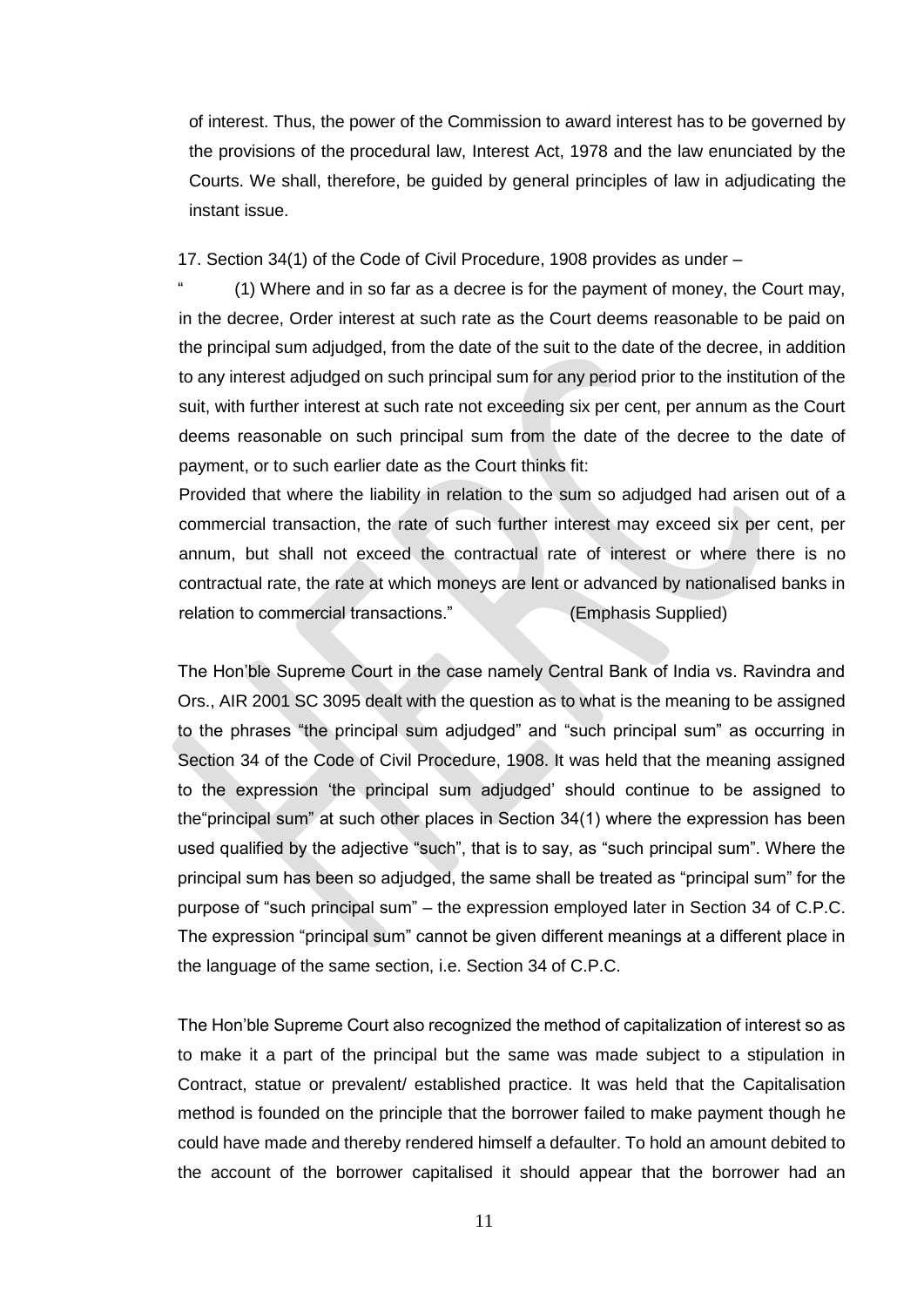opportunity of making the payment on the date of entry or within a reasonable time or period of grace from the date of debit entry or the amount falling due and thereby avoiding capitalisation. Any debit entry in the account of the borrower and claimed to have been capitalised so as to form an amalgam of the principal sum may be excluded on being shown to the satisfaction of the Court that such debit entry was not brought to the notice of the borrower and/or he did not have the opportunity of making payment before capitalisation and thereby excluding its capitalisation.

The law is settled in the case of Central Bank of India v Ravindra (supra) Hon'ble Supreme Court in various other cases, both in the context of the Code of Civil Procedure, 1908 as also in the context of other substantive debt laws, have a strong precedentiary value. Further, [Section 3](https://indiankanoon.org/doc/196386/) of the Interest Act, 1978 enables the courts to award interest from the date of cause of action to the date of institution of legal proceedings or initiation of arbitration proceedings. Sub- section (3)(c) of [section 3](https://indiankanoon.org/doc/196386/) of the Interest Act, 1978 makes it clear that nothing in the said section shall empower the Court to award interest upon interest. The law is, therefore, settled that there is no general discretion in courts or tribunals to award compound interest or interest upon interest unless the special legislation contains a provision to that effect or the parties agree to such payment in the Contract executed between them.

In Chevron Petroleum UK Ltd v. BP Petroleum Development Ltd [1981] STC 689, it was made clear that the mere fact that the payment by way of interest may be aggregated with a payment of a different nature does not "denature" the payment that is interest. In this judgment, Megarry V-C said as under:-

"If in its nature a sum is "interest of money" I think it retains that nature even if the parties to a contract provide for it to be wrapped up with some other sum and the whole paid in the form of single indivisible sum. The wrappings may conceal the nature of the contents, but they do not alter them ... If the true nature of a sum of money is that it is "interest of money" that sum will not be denatured, or transmuted into something different, simply by being incorporated into some larger sum before being made payable under the terms of the contract".

We are of the considered opinion that considering the precedents and the position of law referred above regarding award of interest upon interest, both Section 34 of C.P.C and Section 3 of the Interest Act refers to the concept of interest which has to be understood as simple interest. We find that the legal position is quite clear that unless